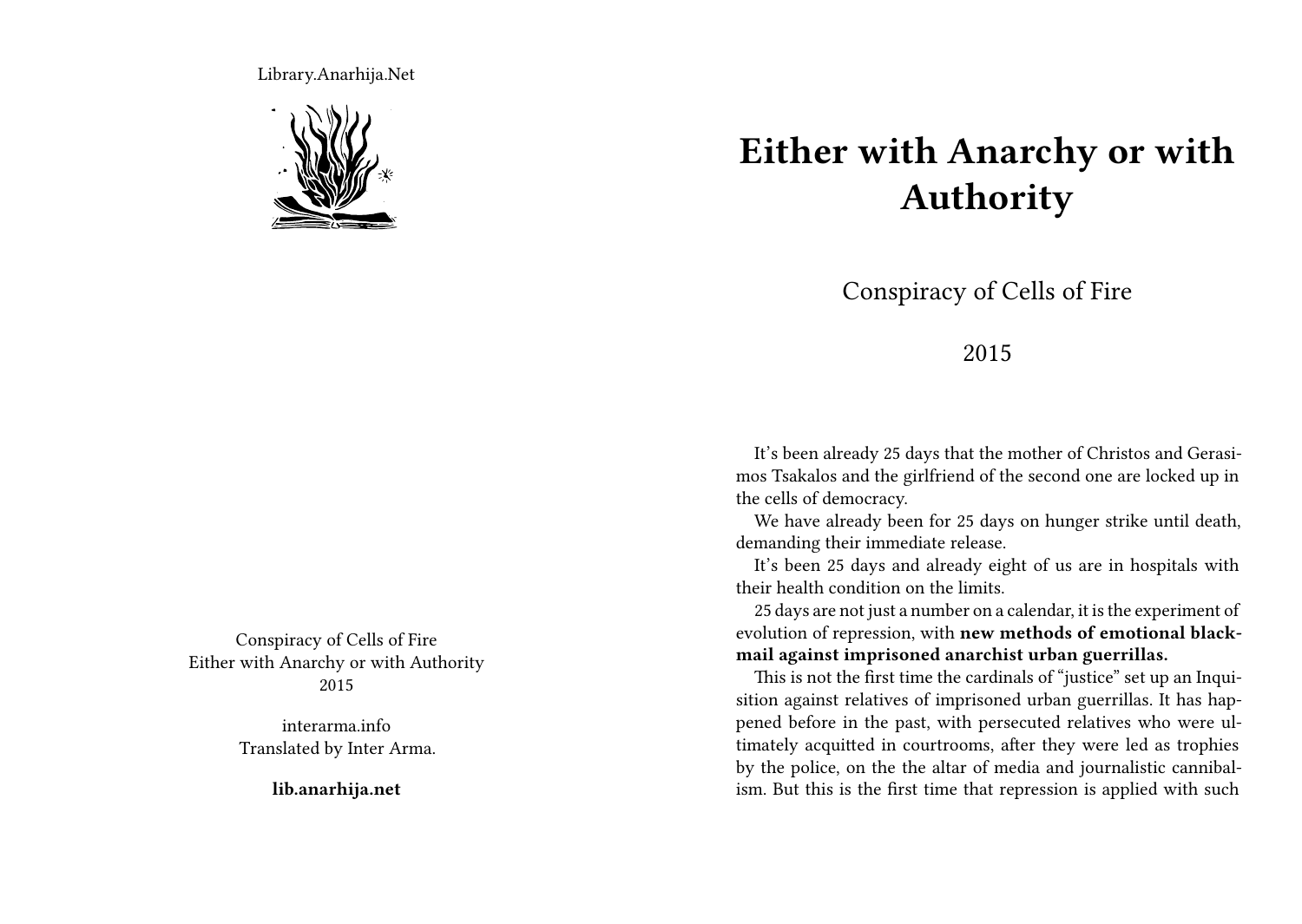intensity against relatives, unleashing pogroms. Three arrests, two detentions and a case file that remains open.

**The velvet laws of democracy in a period of leftist management of authority, imposed their own coup**, that not even the military junta had not dared to impose. During the military hunta, when a fugitive – wanted enemy of the regime found shelter in a relative's house, not even the military judges dared to persecute or imprison their relatives. Today, however, democracy is revealed in an increasingly fascist and vindictive way. **Even the illusions of freedom, retreat now.** It wears the iron chest of law, to ensure its tyranny. It attacks with imprisoning relatives, counterterrorism laws, hood-laws, persecutions even for political texts, increased power of the judiciary and the counter-terrorism agency, tvtrials with journalists in the role of prosecutors, raids and searches in houses… **This is the background of democratic freedom.**

Repression, then, is not just a word. It is not only handcuffs, investigators and locked prison doors. It is, above all, a social relationship. It is a constant promise and guarantee the of balance of power horror. So, this is why we say that the case of detention of our relatives is not just a personal matter. It is the management of fear and emotional blackmail which starts from the individual, to reach the collective. **The goal is one: the complete isolation and permanent elimination of the choice of the anarchist urban guerrilla.**

The power and its system knows, now, that **the arrests and imprisonment of unrepentant anarchist urban guerrillas will not lead us to any surrender or truce**. Even prison, can become the laboratory of subversive situations for people whose captivity did not extinguish the flame of freedom inside them. It is another thing for one to be arrested and another to surrender. The only way that the system invented to neutralize us, is to isolate us politically, through journalistic slander, and to make us hostages, held not only by the state BUT also by our choices, which now have an impact on our associates, leading them to prison.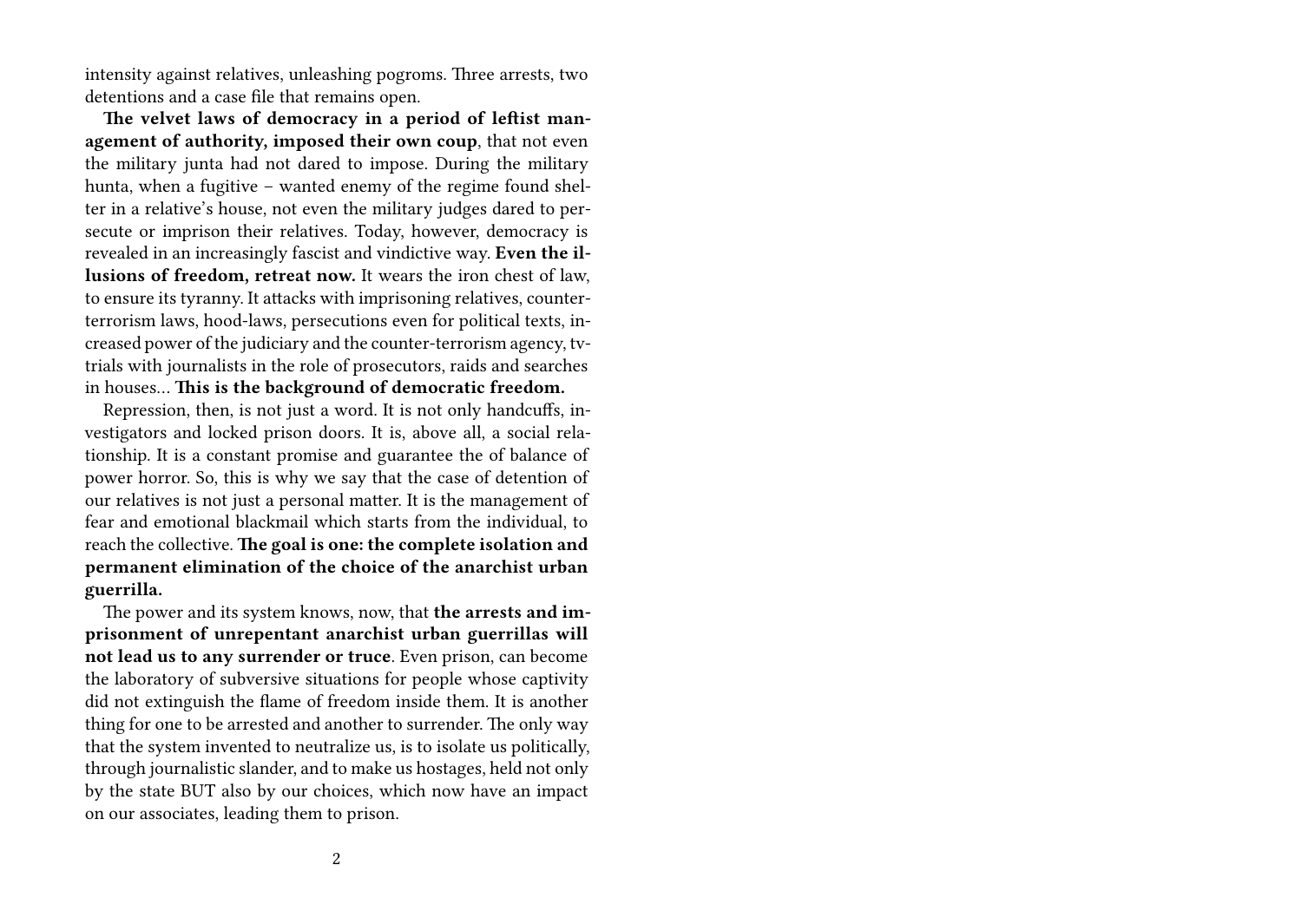Currently, the blackmail of authority is clear: We either make a truce or our relatives will remain in prison. **These is are the real organized crime and mafia practices…**

**Towards the terror dilemma, we answer with the dilemma of dignity and fight∙ they will either release our relatives, or they will deal with the torching of social peace, on the background of the hunger strike and the interactive relationship of fight and attack it creates.**

Of course, repression has an expansionary intention, as it wishes for the fear to take up every possibility of subversive relationship and action. The pre-trial detentions of our relatives work as the forefront of fear, aiming to generalize it. It is no coincidence that, in the investigative offices, they have and check the books of the visits we had in prison since 2011… It is no coincidence that in the courts against us not only everyone present' name is kept in the cops' files, but also they're "mapped" (even photographed) by the counterterrorist officers and the undercover cops inside the court room. So, the message is clear∙ **since they didn't hesitate to imprison our relatives, then every comrade in solidarity can be found captive in an investigative office because they helped us financially, because they sent us a letter, because they talked to us…** Here's the point where the puzzle of repression is being set up. The counter-terrorism law describes exactly this condition∙ *"Whoever helps morally or financially a terrorist organization, can be charged with being a member of it"*. **The more indefinite power is, the more totally it governs…** So, the counter-terrorism law wished to repress every expression of solidarity. In what other way could the term "moral help" be interpreted? This way, everything is placed on the vice of repression. Moral help can even be to send a book to a prisoner or distribute a text of theirs, or even to publish it on counter-information sites. The same goes for the financial help. Collectives funding political prisoners for their living inside prison, can be targeted.